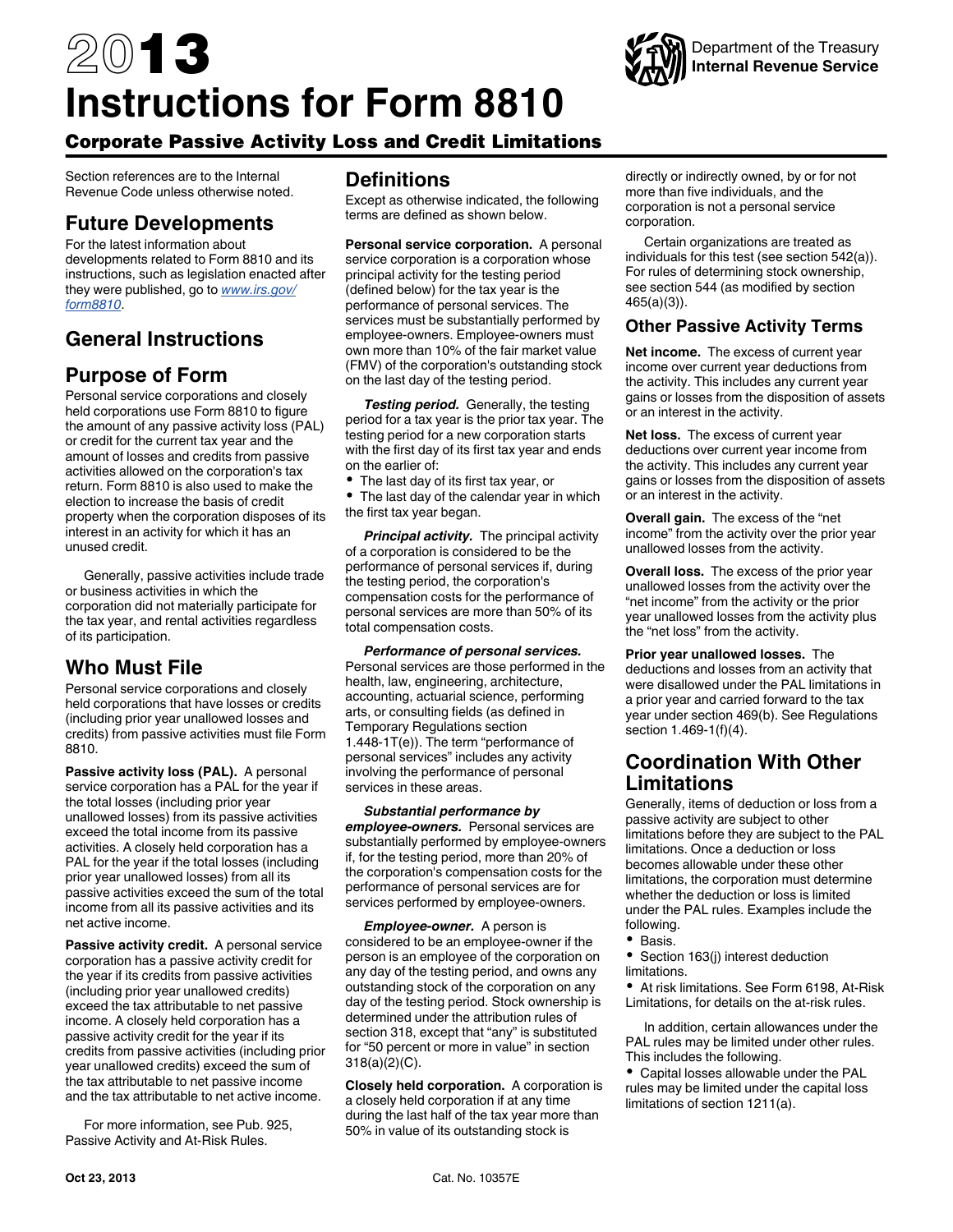• Percentage depletion deductions allowable under the PAL rules may be limited under section 613A(d).

# **Special Rules for Consolidated Group**

The passive activity loss and passive activity credit of an affiliated group of corporations filing a consolidated return for the tax year (a consolidated group) are determined by taking into account the following items of each member of the group.

- Passive activity gross income and deductions.
- Gain or loss on dispositions.
- Net active income (for a consolidated
- group treated as a closely held corporation). Credits from passive activities.

# **Activities That Are Not Passive Activities**

The following are not classified as passive activities. Generally, income, losses, and credits from these activities are not entered on Form 8810. However, losses and credits from these activities may be subject to limitations other than the passive activity loss and credit rules.

1. Trade or business activities in which the corporation materially participated for the tax year.

2. Any rental real estate activity in which the corporation materially participated if the corporation was a closely held corporation that derived more than 50% of its gross receipts from real property trades or businesses in which it materially participated.

For purposes of this rule, each interest in rental real estate is a separate activity, unless the corporation elects to treat all interests in rental real estate as one activity. The corporation makes the election by attaching a statement to its original income tax return for the tax year. See Regulations section 1.469-9(g) for details on how to make or revoke this election. For information on making a late election, see Rev. Proc. 2011-34, 2011-24 I.R.B. 875, available at *[www.irs.gov/irb/2011-24\\_IRB/ar07.html](http://www.irs.gov/irb/2011-24_IRB/ar07.html)* .

A real property trade or business is any real property development, redevelopment, construction, reconstruction, acquisition, conversion, rental, operation, management, leasing, or brokerage trade or business.

**Note.** If an activity qualifies for the exception described above in 2013, but has a prior year unallowed PAL, the prior year unallowed loss is treated as a loss from a former passive activity. See *Former Passive Activities,* later.

3. A working interest in an oil or gas well held directly or through an entity that does not limit the corporation's liability (such as a general partner's interest in a partnership). In this case, it does not matter whether the corporation materially participated in the activity for the tax year.

If, however, the corporation's liability was limited for part of the year (for example, the corporation converted its general partnership interest to a limited partnership interest during the year), some of the corporation's income and losses from the working interest may be treated as passive activity gross income and passive activity deductions.

4. An activity of trading personal property for the account of owners of interests in the activity. For purposes of this rule, personal property means property that is actively traded, such as stocks, bonds, and other securities.

## **Rental Activities**

A rental activity is a passive activity even if the corporation materially participated in the activity unless it meets the requirements described in item 2 in *Activities That Are Not Passive Activities* above. In addition, if the corporation meets any of the five exceptions listed below, the rental of the property is not treated as a rental activity. See *Reporting Income, Deductions, Losses, and Credits From Rental Activities* below, if the corporation meets any of the exceptions.

An activity is a rental activity if tangible property (real or personal) is used by customers or held for use by customers and the gross income (or expected gross income) from the activity represents amounts paid (or to be paid) mainly for the use of the property. It does not matter whether the use of the property is under a lease, a service contract, or some other arrangement.

#### **Exceptions**

An activity is not a rental activity if any of the following apply.

1. The average period of customer use (see below) of the rental property is:

a. 7 days or less, or

b. 30 days or less and significant personal services (see below) were provided in making the rental property available for customer use.

Figure the average period of customer use for a class of property by dividing the total number of days in all rental periods by the number of rentals during the tax year. If the activity involves renting more than one class of property, multiply the average period of customer use of each class by the ratio of the gross rental income from that class to the activity's total gross rental income. The activity's average period of customer use equals the sum of these class-by-class average periods weighted by gross income. See Regulations section 1.469-1(e)(3)(iii) for more details.

Significant personal services include only services performed by individuals. To determine if personal services are significant, all the relevant facts and circumstances are taken into consideration, including the frequency of the services, the type and amount of labor required to perform the services, and the value of the services relative to the amount charged for the use of

the property. Significant personal services do not include excluded services.

2. Extraordinary personal services were provided in making the rental property available for customer use.

Extraordinary personal services are services provided in making rental property available for customer use only if they are performed by individuals and the customers' use of the property is incidental to their receipt of the services.

3. Rental of the property is incidental to a nonrental activity.

The rental of property is incidental to an activity of holding property for investment if the main purpose for holding the property is to realize a gain from its appreciation and the gross rental income is less than 2% of the smaller of the unadjusted basis or the FMV of the property.

Unadjusted basis is the cost of the property without regard to depreciation deductions or any other basis adjustment described in section 1016.

The rental of property is incidental to a trade or business activity if:

a. The corporation owned an interest in the trade or business activity during the tax year,

b. The rental property was mainly used in the trade or business activity during the tax year or during at least 2 of the 5 preceding tax years, and

c. The gross rental income from the property is less than 2% of the smaller of the unadjusted basis or the FMV of the property.

Lodging provided for the employer's convenience to an employee or the employee's spouse or dependents is incidental to the activity or activities in which the employee performs services.

4. The corporation customarily makes the rental property available during defined business hours for nonexclusive use by various customers.

5. The corporation provides property for use in a nonrental activity of a partnership or joint venture in its capacity as an owner of an interest in the partnership or joint venture.

If a partner contributes the use of property to a partnership, none of the partner's distributive share of partnership income is income from a rental activity unless the partnership is engaged in a rental activity.

Also, a partner's gross income attributable to a guaranteed payment under section 707(c) is not income from a rental activity. The determination of whether the property used in the activity is provided in the partner's capacity as an owner of an interest in the partnership is made on the basis of all the facts and circumstances.

## **Reporting Income, Deductions, Losses, and Credits From Rental Activities**

If the corporation meets any of the five exceptions listed above, the corporation's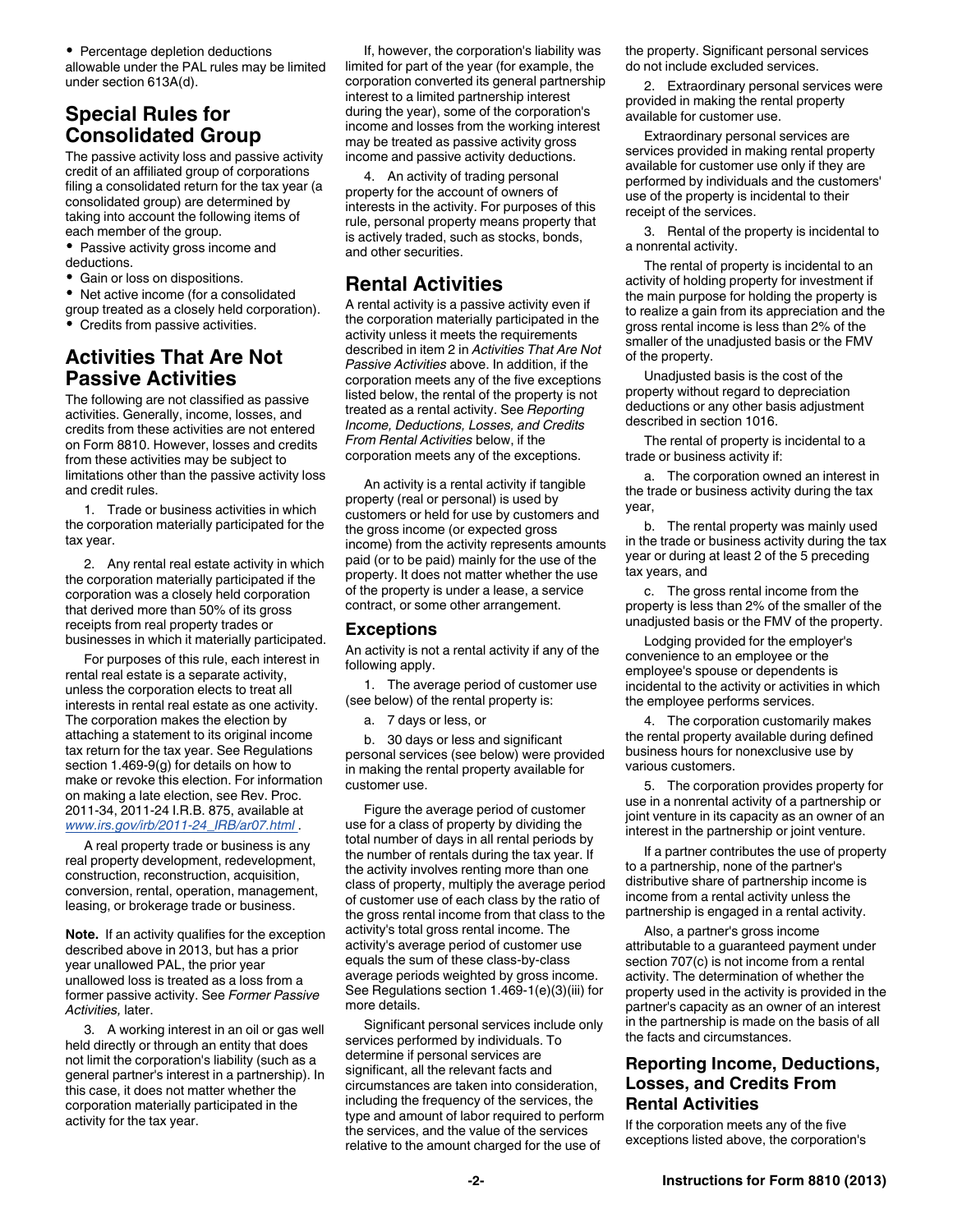rental of the property is not a rental activity. The corporation then must determine:

1. Whether the rental of the property is a trade or business activity (see *Trade or Business Activities,* later) and, if so,

2. Whether the corporation materially participated in the activity for the tax year.

To report income, deductions, losses, or credits from a trade or business activity in which the corporation did not materially participate, see *Trade or business activities without material participation* under *Reporting Income, Deductions, Losses, and Credits From Trade or Business Activities,*  later.

If the corporation meets any of the five exceptions listed above and the activity is a trade or business activity in which the corporation materially participated, report any income, deduction, loss, or credit from the activity on the forms or schedules normally used.

If the rental activity did not meet any of the five exceptions, it generally is a passive activity. Special rules apply if the corporation conducted the rental activity through a publicly traded partnership (PTP) or if any of the rules described under *Recharacterization of Passive Income,* later, apply. See *PAL rules for partners in PTPs* under *Special Instructions for PTPs,* later.

If none of the special rules apply, use Worksheets 1 and 2 to determine the amount to enter in Part I of Form 8810 for each passive rental activity. If the corporation has credits from passive rental activities, use Worksheet 5 to figure the amount to enter in Part II of Form 8810.

## **Trade or Business Activities**

A trade or business activity is an activity (other than a rental activity or an activity treated as incidental to an activity of holding property for investment) that:

1. Involves the conduct of a trade or business (within the meaning of section 162),

2. Is conducted in anticipation of starting a trade or business, or

3. Involves research or experimental expenditures deductible under section 174 (or that would be if the corporation chose to deduct rather than capitalize them).

## **Reporting Income, Deductions, Losses, and Credits From Trade or Business Activities**

**Trade or business activities with material participation.** If the corporation materially participated in a trade or business activity, that activity is not a passive activity. Report the income, deductions, losses, and credits from the activity on the form or schedule normally used.

**Trade or business activities without material participation.** In general, use

Worksheets 1 and 2 to determine the amount to enter in Part I of Form 8810 for each trade or business activity in which the corporation did not materially participate. If, however, the corporation held the activity through a PTP or the activity is a significant participation activity, special rules apply. See *Publicly Traded Partnerships (PTPs),* later. See Pub. 925 for details about how to report income or losses from significant participation passive activities.

In general, if the corporation has credits from passive activities, use Worksheet 5 to figure the amount to enter in Part II of Form 8810. However, if the corporation held the activity through a PTP, special rules apply. See *Credits From PTPs,* later, for details about how to report credits from these activities.

## **Material Participation**

Personal service corporations and closely held corporations materially or significantly participate in an activity if one or more individuals (each of whom would materially or significantly participate in the activity if the corporation's activity were the individual's activity) directly or indirectly own more than 50% (by value) of the corporation's outstanding stock. For this purpose, an individual's participation in all activities other than activities of the corporation is disregarded.

A closely held corporation also materially participates in an activity if the corporation satisfies the qualifying business requirements of section 465(c)(7)(C) (without regard to section  $465(c)(7)(C)(iv)$  for the excluded business exception from the at-risk limitations).

These requirements are met if:

1. During the entire 12-month period ending on the last day of the tax year, substantially all the services of at least one full-time employee of the corporation were in the active management of the activity;

2. During the same period, substantially all the services of at least three full-time nonowner employees were directly related to the activity; and

3. The deductions attributable to the activity and allowed solely under sections 162 and 404 exceed 15% of the gross income from the activity for the tax year.

**Participation.** For purposes of the material participation tests listed below, participation generally includes any work the individual did (without regard to the capacity in which the individual did it) in connection with an activity in which the corporation owned an interest at the time the individual did the work.

Work is not treated as participation, however, if the work is not work that an owner of that type of activity would customarily do, and if one of the individual's main reasons for doing the work is to avoid the disallowance of losses or credits from the activity under the passive activity loss and credit rules.

*Proof of participation.* Participation in an activity can be proved by any reasonable means. Contemporaneous daily time reports, logs, or similar documents are not required if participation can be established by other reasonable means. Reasonable means for this purpose may include, but are not limited to, the identification of services performed over a period of time and the approximate number of hours spent performing the services during that period, based on appointment books, calendars, or narrative summaries.

**Tests for investors.** Work done as an investor in an activity is not treated as participation unless the individual was directly involved in the day-to-day management or operations of the activity. For purposes of this test, work done as an investor includes the following activities.

Studying and reviewing financial statements or reports on operations of the activity.

• Preparing or compiling summaries or analyses of the finances or operations of the activity for the individual's own use.

Monitoring the finances or operations of the activity in a nonmanagerial capacity.

If the individual is married for the tax year, the individual's participation in an activity includes any participation in the activity during the tax year by that individual's spouse, whether or not the spouse owned any interest in the activity and whether or not the individual and spouse file a joint return for the tax year.

**Tests for individuals.** An individual would materially participate in an activity of the corporation if one or more of the following tests are satisfied.

1. The individual participated in the activity for more than 500 hours.

2. The individual's participation in the activity for the tax year was substantially all of the participation in the activity of all individuals (including individuals who did not own any interest in the corporation or the activity) for the year.

3. The individual participated in the activity for more than 100 hours during the tax year, and that individual participated at least as much as any other individual (including individuals who did not own any interest in the corporation or the activity) for the year.

4. The activity is a significant participation activity for the individual for the tax year, and the individual participated in all significant participation activities during the year for more than 500 hours. For this purpose, an individual's participation in all activities other than activities of the corporation is disregarded.

A significant participation activity is any trade or business activity in which the individual participated for more than 100 hours during the year and in which the individual did not materially participate under any of the material participation tests (other than this fourth test). For more information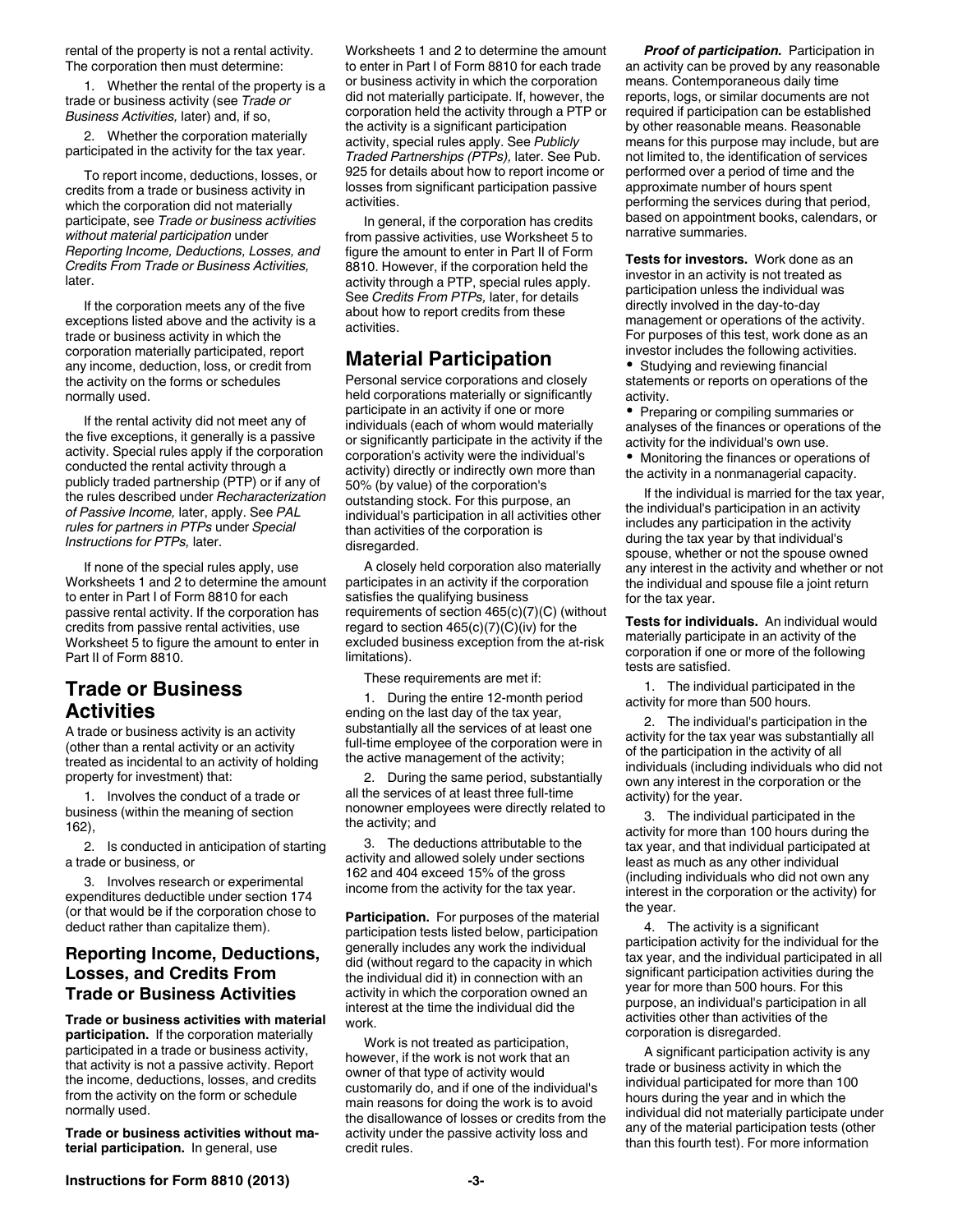regarding significant participation, see Pub. 925.

5. The individual materially participated in the activity for any 5 (whether or not consecutive) of the 10 immediately preceding tax years.

6. The activity is a personal service activity in which the individual materially participated for any 3 (whether or not consecutive) preceding tax years.

An activity is a personal service activity if it involves the performance of personal services in the fields of health, law, engineering, architecture, accounting, actuarial science, performing arts or consulting in any other trade or business in which capital is not a material income-producing factor.

7. Based on all the facts and circumstances, the individual participated in the activity on a regular, continuous, and substantial basis during the tax year.

The individual did not materially participate in the activity under this seventh test, however, if the individual participated in the activity for 100 hours or less during the tax year. Participation in managing the activity does not count in determining whether the individual materially participated under the test if:

a. Any person (except that individual) received compensation for performing services in the management of the activity, or

b. Any person in the activity spent more hours during the tax year than that individual spent performing services in the management of the activity (regardless of whether the individual was compensated for the management services).

#### **Special rules for limited partners.**

Generally, a limited partner cannot materially participate in an activity. However, the corporation is considered to materially participate in an activity in which it holds a limited partnership interest if one or more individuals (each of whom would materially participate in the activity under test 1, 5, or 6, discussed above, for the tax year if the corporation's activity were the individual's activity) directly or indirectly own more than 50% (by value) of the corporation's outstanding stock.

The corporation is not treated as a limited partner, however, if the corporation was a general partner in the partnership at all times during the partnership's tax year ending with or within the corporation's tax year (or, if shorter, during the portion of the partnership's tax year in which the corporation directly or indirectly owned a limited partnership interest).

A limited partner's share of an electing large partnership's taxable income or loss and credits (including general business credits) from all trade or business and rental activities is treated as income or loss from the conduct of a single passive trade or business activity.

**Consolidated groups.** See Regulations section 1.469-1(h)(4) for rules for determining whether a consolidated group materially or significantly participates.

## **Grouping of Activities**

Generally, one or more trade or business activities or rental activities may be treated as a single activity if the activities make up an appropriate economic unit for the measurement of gain or loss under the passive activity rules. Whether activities make up an appropriate economic unit depends on all the relevant facts and circumstances. The factors given the greatest weight in determining whether activities make up an appropriate economic unit are:

1. Similarities and differences in types of trades or businesses,

- 2. The extent of common control,
- 3. The extent of common ownership,
- 4. Geographical location, and

5. Reliance between or among the activities.

*Example.* A corporation has a significant ownership interest in a bakery and a movie theater in Baltimore and in a bakery and a movie theater in Philadelphia. Depending on all the relevant facts and circumstances, there may be more than one reasonable method for grouping the activities. For instance, the following groupings may or may not be permissible.

- A single activity.
- A movie theater activity and a bakery activity.

A Baltimore activity and a Philadelphia activity.

Four separate activities.

Once the corporation chooses a grouping under these rules, it must continue using that grouping in later tax years unless either: The corporation determines that the

original grouping was clearly inappropriate; or

A material change in the facts and circumstances makes that grouping clearly inappropriate.

The IRS may regroup the corporation's activities if any of the activities resulting from the corporation's groupings is not an appropriate economic unit and one of the primary purposes of the grouping (or failure to regroup as required under Regulations section 1.469-4(e)) is to avoid the underlying purposes of the passive activity rules.

**Limitation on grouping certain activities.**  The following activities cannot be grouped together.

1. A rental activity with a trade or business activity unless the activities being grouped together make up an appropriate economic unit and:

a. The rental activity is insubstantial relative to the trade or business activity or vice versa, or

b. Each owner of the trade or business activity has the same proportionate ownership interest in the rental activity. If so, the rental activity portion involving the rental of property used in the trade or business activity can be grouped with the trade or business activity.

2. An activity involving the rental of real property with an activity involving the rental of personal property (except personal property provided in connection with the real property or vice versa).

3. Any activity with another activity in a different type of business and in which the corporation holds an interest as a limited partner or as a limited entrepreneur (as defined in section 464(e)(2)) if that other activity is holding, producing, or distributing motion picture films or videotapes; farming; leasing section 1245 property; or exploring for or exploiting oil and gas resources or geothermal deposits.

## **Activities conducted through partner-**

**ships and other C corporations subject to section 469.** Once a partnership or corporation determines its activities under these rules, a partner or shareholder can use these rules to group those activities with:

- Each other,
- Activities conducted directly by the partner or shareholder, or
- Activities conducted through other partnerships and corporations.

A partner or shareholder cannot treat as separate activities those activities grouped together by the partnership or corporation.

*Partial disposition of an activity.* The corporation can, for the tax year in which there is a disposition of substantially all of an activity, treat the part disposed of as a separate activity if it can prove with reasonable certainty:

1. The prior year unallowed losses and credits, if any, allocable to the part of the activity disposed of, and

2. The net income or loss and any credits for the year of disposition allocable to the disposed part of the activity.

#### **Disclosure Requirement**

A corporation is required to report to the IRS certain changes to the corporation's groupings that occur during the tax year. For more information on these disclosure requirements, see Rev. Proc. 2010-13, 2010-4 I.R.B. 329, available at *[www.irs.gov/](http://www.irs.gov/irb/2010-04_IRB/ar15.html) [irb/2010-04\\_IRB/ar15.html](http://www.irs.gov/irb/2010-04_IRB/ar15.html)*.

**New grouping.** The corporation must file a written statement with its original income tax return for the first tax year in which two or more activities are originally grouped as a single activity. The statement must provide the names, addresses, and employer identification numbers (EINs), if applicable, for the activities being grouped as a single activity. In addition, the statement must contain a declaration that the grouped activities make up an appropriate economic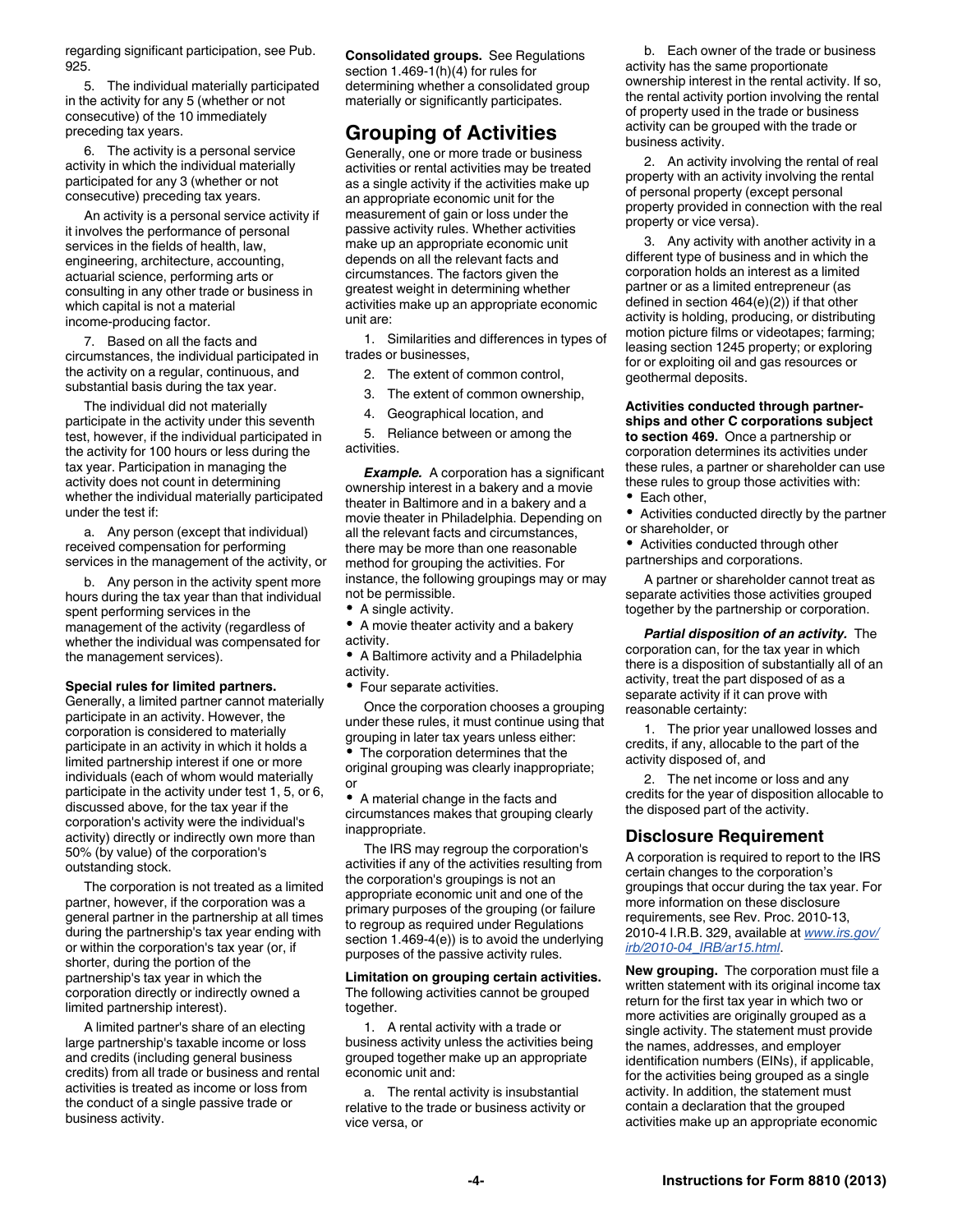unit for the measurement of gain or loss under the passive activity rules.

**Addition to an existing grouping.** The corporation must file a written statement with its original income tax return for the tax year in which the corporation adds a new activity to an existing grouping. The statement must provide the name, address, and EIN, if applicable, for the activity that is being added and for the activities in the existing grouping. In addition, the statement must contain a declaration that the activities make up an appropriate economic unit for the measurement of gain or loss under the passive activity rules.

**Regrouping.** The corporation must file a written statement with its original income tax return for the tax year in which the corporation regroups activities under Regulations section 1.469-4(e)(2). The statement must provide the names, addresses, and EINs, if applicable, for the activities that are being regrouped. If the corporation regroups two or more activities into a single activity, the statement must contain a declaration that the regrouped activities make up an appropriate economic unit for the measurement of gain or loss under the passive activity rules. In addition, the statement must contain an explanation of why the original grouping was clearly inappropriate or the nature of the material change in the facts and circumstances that made the original grouping clearly inappropriate.

#### **Reporting of pre-existing groupings re-**

**quired only upon change.** The corporation is not required to file a written statement reporting the grouping of the trade or business activities and rental activities that have been made for tax years beginning before January 25, 2010 (pre-existing groupings), until the corporation makes a change to the grouping.

**Effect of failure to report.** If the corporation fails to report these changes, each trade or business activity or rental activity will be treated as a separate activity. The corporation will be considered to have made a timely disclosure if it has filed all affected income tax returns consistent with the claimed grouping and makes the required disclosure on the income tax return for the year in which the corporation first discovered the failure to disclose. If the IRS first discovers the failure to disclose, however, the corporation must have reasonable cause for not making the required disclosure.

## **Passive Activity Income and Deductions**

Take into account only passive activity income and passive activity deductions to figure the corporation's overall gain or overall loss from all passive activities or any passive activity. In figuring the PAL, a closely held corporation subtracts both passive activity income and net active income from its passive activity deductions. See the

instructions for line 2, later, for the definition of net active income.

#### **Self-Charged Interest**

Certain "self-charged" interest income or expense can be treated as passive activity gross income or passive activity deductions if the loan proceeds are used in a passive activity. Generally, self-charged interest income and expense result from loans between the corporation and a partnership in which the corporation had a direct or indirect ownership interest. It also may result from loans between one partnership and another if each owner in the borrowing entity has the same proportional ownership interest in the lending entity. The self-charged interest rules do not apply to the corporation's partnership interest if the partnership made an election under Regulations section 1.469-7(g) to avoid the application of these rules. See Regulations section 1.469-7 for details.

#### **Passive Activity Income**

Passive activity income includes all income from passive activities, including (with certain exceptions described in Temporary Regulations section 1.469-2T(c)(2) and Regulations section 1.469-2(c)(2)) gain from the disposition of an interest in a passive activity or property used in a passive activity at the time of the disposition.

Passive activity income does not include the following.

• Income from an activity that is not a passive activity.

• Portfolio income, including interest, dividends, annuities, and royalties not derived in the ordinary course of a trade or business, and gain or loss from the disposition of property that produces portfolio income or is held for investment (see section 163(d)(5)). See Temporary Regulations section 1.469-2T(c)(3). See *Self-Charged Interest* above for an exception.

• Personal service income, including commissions and income from trade or business activities in which the corporation materially participated for the tax year. See Temporary Regulations section 1.469-2T(c) (4).

 $\bullet$  Income from positive section 481 adjustments allocated to activities other than passive activities. See Temporary Regulations section 1.469-2T(c)(5).

• Income or gain from investments of working capital.

• Income from an oil or gas property if the corporation treated any loss from a working interest in the property for any tax year beginning after 1986 as a nonpassive loss under the rule excluding working interests in oil and gas wells from passive activities. See Regulations section 1.469-2(c)(6).

Any income treated as income not from a passive activity under Temporary Regulations section 1.469-2T(f) and Regulations section 1.469-2(f). See *Recharacterization of Passive Income* below.

Overall gain from any interest in a PTP.

• State, local, and foreign income tax refunds.

Any reimbursement of a casualty or theft loss included in income as recovery of all or part of a prior year loss deduction, if the deduction for the loss was not treated as a passive activity deduction.

Cancellation of debt income to the extent that at the time the debt was discharged it was not properly allocable under Temporary Regulations section 1.163-8T to passive activities.

#### **Recharacterization of Passive Income**

Certain income from passive activities can be recharacterized and excluded from passive activity income. The amount of income recharacterized equals the net income from the sources described below. If during the tax year the corporation received net income from any of these sources (either directly or through a partnership), see Pub. 925 for details on reporting net income or loss from these sources.

Income from the following sources may be subject to the net income recharacterization rules.

Significant participation passive activities. A significant participation passive activity is any trade or business activity (see *Trade or Business Activities,* earlier), in which the corporation is treated as having participated for more than 100 hours during the tax year but did not materially participate.

Rental of property when less than 30% of ٠ the unadjusted basis of the property is subject to depreciation.

- Passive equity-financed lending activities.
- Rental of property incidental to a
- development activity.
- Rental of property to a nonpassive activity.  $\bullet$ Acquisition of an interest in a pass-through
- entity that licenses intangible property.

#### **Passive Activity Deductions**

Passive activity deductions include all deductions from activities that are passive activities for the current tax year and all deductions from passive activities that were disallowed under the PAL rules in prior tax years and carried forward to the current tax year under section 469(b).

Passive activity deductions include losses from dispositions of property used in a passive activity at the time of the disposition and losses from a disposition of less than an entire interest in a passive activity. See *Dispositions* below, for the treatment of losses upon certain dispositions of an entire interest in an activity.

Passive activity deductions do not include the following.

Deductions for expenses (other than interest expense) that are clearly and directly allocable to portfolio income.

Dividends-received deductions for dividends not included in passive activity gross income.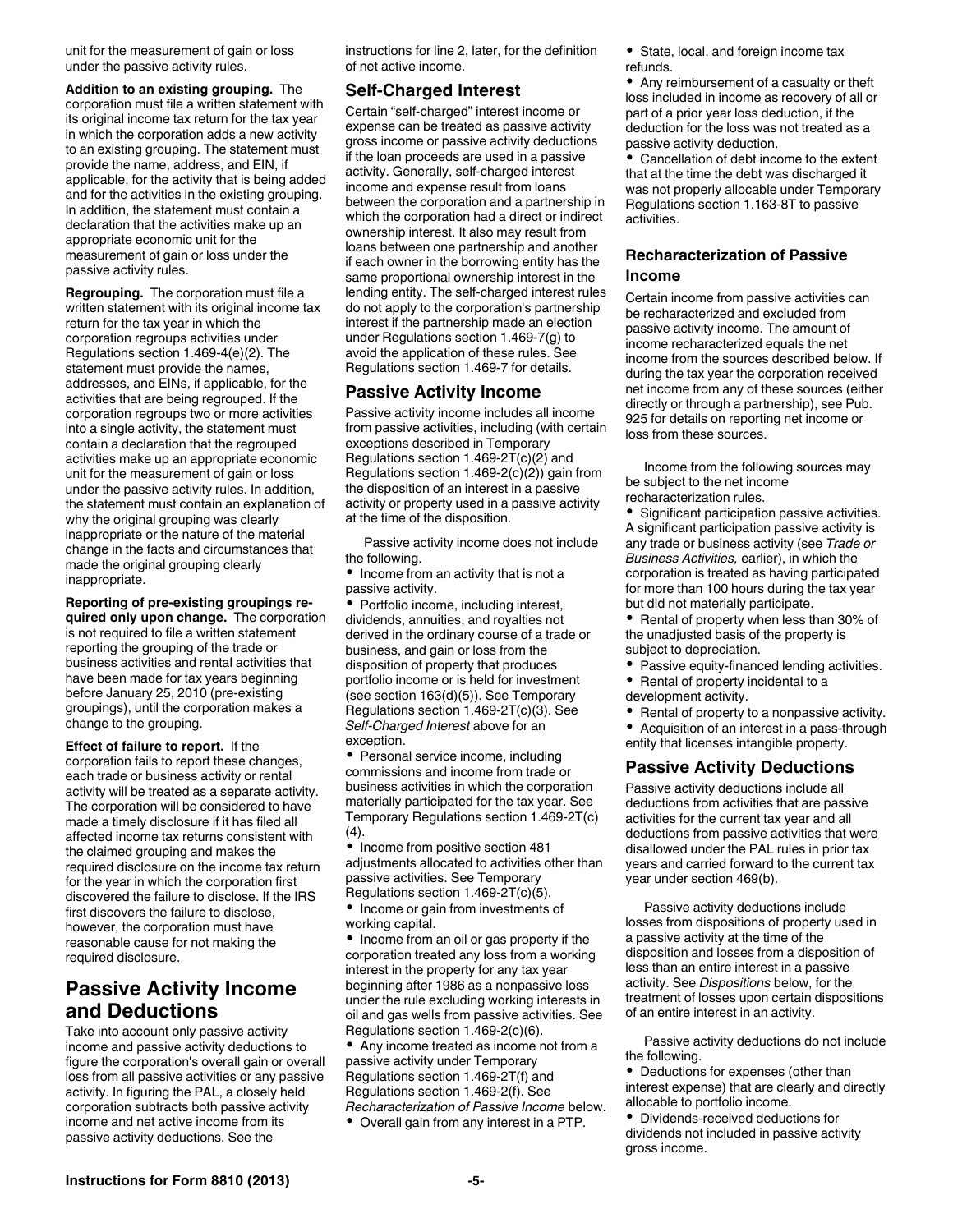• Interest expense, other than interest expense properly allocable under Temporary Regulations section 1.163-8T to passive activities or self-charged interest treated as a passive activity deduction (see *Self-Charged Interest* above). For example, capitalized interest expense is not a passive activity deduction.

Losses from dispositions of property that produce portfolio income or property held for investment.

- State, local, and foreign income taxes.
- Charitable contribution deductions.

Net operating loss deductions, percentage depletion carryovers under section 613A(d), and capital loss carrybacks and carryovers.

Deductions and losses that would have been allowed for tax years beginning before 1987, but for basis or at-risk limitations.

• Net negative section 481 adjustments allocated to activities other than passive activities. See Temporary Regulations section 1.469-2T(d)(7).

Deductions for losses from fire, storm, shipwreck, or other casualty, or from theft, if losses similar in cause and severity do not regularly recur in the activity.

# **Former Passive Activities**

A former passive activity is any activity that was a passive activity in a prior tax year but is not a passive activity in the current tax year. A prior year unallowed loss from a former passive activity is allowed to the extent of current year income from the activity. The following apply.

• If the current year net income from the activity is less than the prior year unallowed loss, enter the prior year unallowed loss and any current year net income from the activity on Form 8810 and the applicable worksheets.

If the current year net income from the activity is more than or equal to the prior year unallowed loss from the activity, report the income and loss on the forms and schedules normally used; do not enter the amounts on Form 8810.

• If the activity has a net loss for the current year, enter the prior year unallowed loss (but not the current year loss) on Form 8810 and the applicable worksheets.

For rules about prior year unallowed credits from former passive activities, see section 469(f). To report a disposition of a former passive activity, follow the rules under *Dispositions* below.

# **Dispositions**

## **Disposition of Less Than an Entire Interest**

Gains and losses from the disposition of less than an entire interest in an activity are treated as part of the net income or net loss from the activity for the current year.

**Note.** A disposition of less than substantially all of an entire interest does not trigger the allowance of prior year unallowed losses.

## **Worksheet 1—Computation of Income, Gains, Deductions, and Losses for Worksheet 2** *Keep for Your Records*

|    |                                                                                                                                                | Name of Activity: | <b>Name of Activity:</b> |
|----|------------------------------------------------------------------------------------------------------------------------------------------------|-------------------|--------------------------|
| 1. | Gross receipts                                                                                                                                 |                   |                          |
| 2. | Schedule D and Form 8949 gains<br>(see inst.) $\ldots \ldots \ldots \ldots$                                                                    |                   |                          |
| 3. | Form 4797 gains                                                                                                                                |                   |                          |
| 4. | Other passive income                                                                                                                           |                   |                          |
| 5. | Total income. Add lines 1 through<br>4. Enter the result here and in<br>Worksheet 2, column $(a) \dots$ .                                      |                   |                          |
| 6. | Deductions:                                                                                                                                    |                   |                          |
| a. | Cost of goods sold $\ldots$                                                                                                                    |                   |                          |
| b. | Compensation of officers                                                                                                                       |                   |                          |
| c. | Salaries and wages                                                                                                                             |                   |                          |
| d. | Repairs and<br>maintenance $\ldots$ , $\ldots$ , $\ldots$                                                                                      |                   |                          |
| е. | Bad debts                                                                                                                                      |                   |                          |
| f. | Rents                                                                                                                                          |                   |                          |
| g. | Taxes and licenses                                                                                                                             |                   |                          |
| h. | Interest                                                                                                                                       |                   |                          |
| i. | Depreciation                                                                                                                                   |                   |                          |
| j. | Depletion                                                                                                                                      |                   |                          |
| k. | Advertising                                                                                                                                    |                   |                          |
| ı. | Other deductions                                                                                                                               |                   |                          |
| 7. | Total deductions. Add lines 6a<br>through $6!$                                                                                                 |                   |                          |
| 8. | Schedule D and Form 8949 losses<br>$(see inst.) \t \t \t \t$                                                                                   |                   |                          |
| 9. | Form 4797 losses                                                                                                                               |                   |                          |
|    | 10. Total deductions and losses.<br>Add lines 7 through 9. Enter the<br>result here and in Worksheet 2.<br>$column(b) \dots \dots \dots \dots$ |                   |                          |

## **Disposition of an Entire Interest**

If the corporation disposed of its entire interest in a passive activity or a former passive activity to an unrelated party in a fully taxable transaction during the tax year, the losses allocable to the activity for the year are not limited by the PAL rules. A fully taxable transaction is a transaction in which all the realized gain or loss is recognized.

If the corporation is using the installment method to report this kind of disposition, figure the loss for the current year that is not limited by the PAL rules by multiplying the corporation's overall loss (which does not include losses allowed in prior years) by the following fraction.

Gain recognized in the current year

Unrecognized gain as of the beginning of the current year

Unallowed passive activity credits, unlike unallowed PALs, are not allowable when the corporation disposes of its interest in an activity. However, the corporation can elect to increase the basis of the credit property by the amount of the original basis reduction of the property to the extent that the credit has not been allowed under the passive activity rules. Unallowed passive activity credits that are not used to increase the basis of the credit property are carried forward until they are allowed. To make the election, complete Part III of Form 8810. No basis adjustment can be elected on a partial disposition of the corporation's interest in a passive activity.

A partner in a PTP is not treated as having disposed of an entire interest in an activity of a PTP until there is an entire disposition of the partner's interest in the PTP.

## **Reporting an Entire Disposition**

When the corporation completely disposes of an entire interest in a passive activity or a former passive activity, there may be net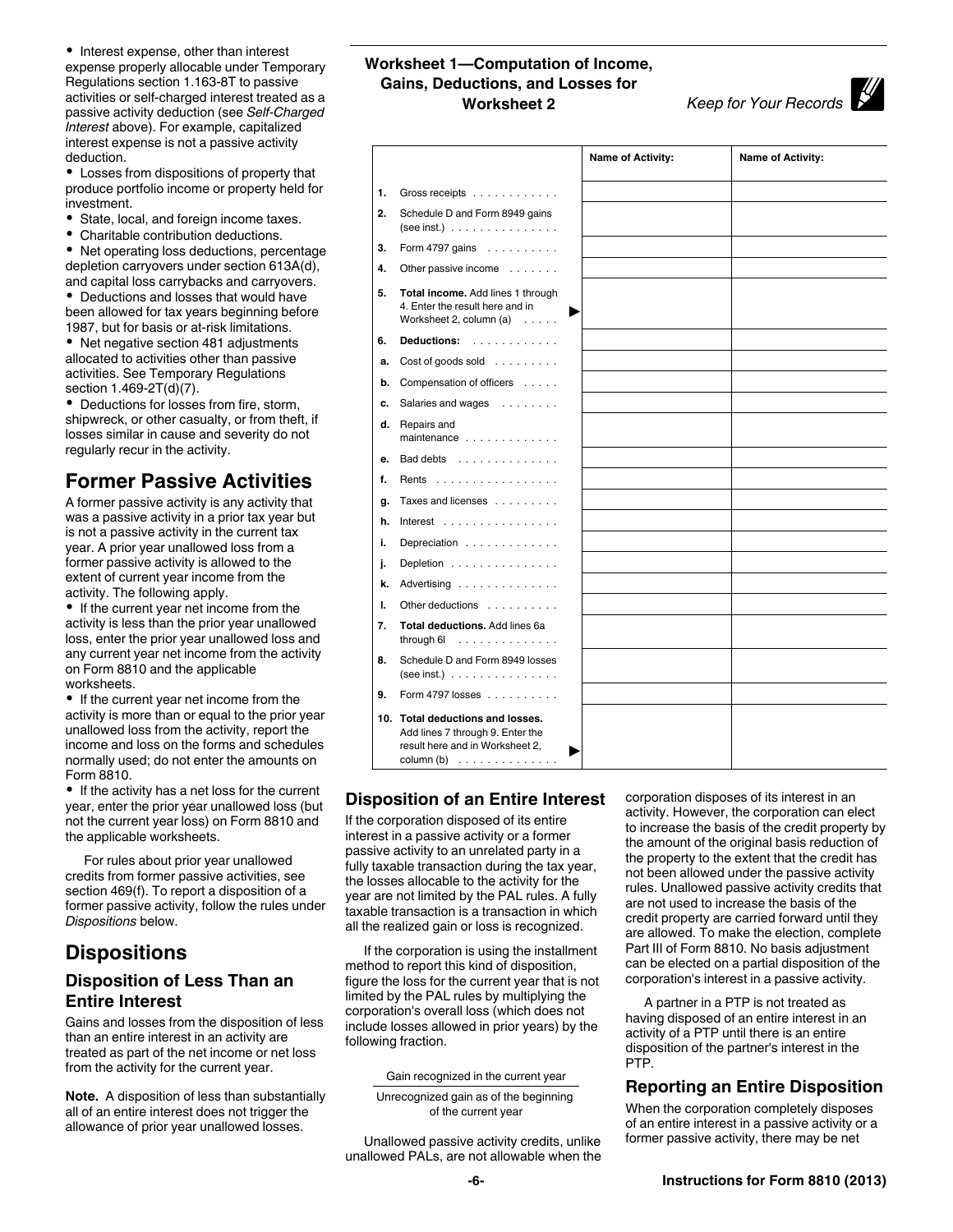income or loss and prior year unallowed losses from the activity. All the income, gains, deductions, and losses are reported on the forms and schedules normally used.

Combine all income, gains, deductions, and losses (including any prior year unallowed losses) from the activity for the tax year to see if the corporation has an overall gain or loss.

If the corporation has an overall gain from a passive activity and also has other passive activities to report on Form 8810, include the income, gains, deductions, and losses (including prior year unallowed losses) on Worksheet 1. If this is the corporation's only passive activity or a former passive activity, report the income, gains, deductions, and losses (including prior year unallowed losses) on the forms and schedules normally used, but do not enter them on the worksheets or on Form 8810.

If the corporation has an overall loss when combining all income, gains, deductions, and losses (including any prior year unallowed losses) from the activity, report all the income, gains, deductions, and losses on the forms and schedules normally used, but do not enter them on the worksheets or on Form 8810.

**Note.** Members of a consolidated group, see Regulations section 1.469-1(h)(6) and Temporary Regulations sections 1.469-1T(h) (7) and (8) for rules on applying the PAL rules to dispositions of property and other intercompany transactions.

## **Specific Instructions**

**Note.** Complete Worksheets 1 and 2 before completing Form 8810, Part I.

### **Worksheet 1**

Use Worksheet 1 to figure the total current year income, gains, deductions, and losses for each passive activity.

**Lines 1 through 4.** Enter on these lines the gross receipts and other income from passive activities and passive activity gains reported on Schedule D (Form 1120) and Form 8949, as applicable, and Form 4797, Sales of Business Property.

**Line 5.** Enter total income on this line and in Worksheet 2, column (a).

**Lines 6a through 6l.** Enter passive activity deductions.

**Lines 8 and 9.** Enter on line 8 losses from passive activities reported on Schedule D (Form 1120) and Form 8949, as applicable. Enter on line 9 losses from passive activities reported on Form 4797.

**Line 10.** Enter total deductions and losses on this line and in Worksheet 2, column (b). Gross receipts, gains from the sale of business assets, capital gains, and other

passive income should also be entered on the forms and schedules normally used. Allowable passive activity deductions and losses are entered on the forms and schedules after Form 8810 is completed and the deductions and losses are allocated to the activities.

### **Worksheet 2**

**Columns (a) and (b).** Enter in column (a) the total income for the current year shown on Worksheet 1, line 5. Enter in column (b) the total deductions and losses shown in Worksheet 1, line 10 .

**Column (c).** Enter the prior year unallowed losses from Worksheet 4, column (c), located in the 2012 Instructions for Form 8810.

**Totals.** Enter the totals from Worksheet 2, columns (a), (b), and (c) on Form 8810, lines 1a, 1b, and 1c.

**Columns (d) and (e).** Combine income, deductions, and losses in columns (a) through (c) for each activity. Enter any overall gain in column (d) or any overall loss in column (e). Do not enter the amounts from columns (d) and (e) on Form 8810. These amounts will be used when Form 8810 is completed to figure the loss allowed for the current year.

# **Part I. 2013 Passive Activity Loss**

#### **Lines 1d and 3**

If line 1d or 3 shows net income or zero, all the deductions and losses are allowed including any prior year unallowed losses entered on line 1c. Enter the deductions on the appropriate lines of Form 1120, U.S. Corporation Income Tax Return, and any losses from Form 4797 or Form 8949 (and Schedule D (Form 1120) if applicable) on that form, if applicable, including any prior year unallowed losses that are properly entered on those forms.

If the prior year unallowed losses include deductions that would have been reported on Form 1120, page 1, instead of on Form 4797 or Form 8949 (and Schedule D, (Form 1120), if applicable), include the prior year unallowed losses on the appropriate line along with any current year deduction or loss from that line.

*Example.* The corporation had \$1,000 of deductions for current year repairs and maintenance and \$500 of deductions for prior year unallowed repairs and maintenance. Enter \$1,500 as the deduction for repairs and maintenance allowed from passive activities on the proper line.

### **Line 2. Closely Held Corporations**

Closely held corporations can offset the loss, if any, on line 1d with net active income. Net

active income is the corporation's taxable income for the tax year, determined without regard to the following items.

• Net passive income or loss.

Portfolio income. See *Passive Activity Income,* earlier.

Deductions attributable to portfolio income described in Temporary Regulations section 1.469-2 $T(d)(2)(i)$ , (ii), and (iv).

• Interest expense allocated under Temporary Regulations section 1.163-8T to a portfolio expenditure (within the meaning of Temporary Regulations section 1.163-8T(b) (6)).

Gain on the disposition of substantially appreciated property formerly held for investment. See Regulations section 1.469-2(c)(2)(iii)(F).

• Gross income from certain oil or gas properties treated under Regulations section 1.469-2(c)(6) as not from a passive activity.

 $\bullet$ Gross income and deductions from any trade or business activity of trading certain personal property described in Temporary Regulations section 1.469-1T(e)(6), but only if the corporation did not materially participate in the activity for the tax year.

If the corporation disposed of its entire interest in a passive activity to an unrelated party in a fully taxable transaction, figure net active income by taking into account an overall loss from that activity only to the extent it exceeds overall gain from all other passive activities (the gain, if any, shown on Form 8810, line 1d).

If there is an overall loss from all other passive activities (Form 8810, line 1d, is a loss), figure net active income by taking into account all of the overall loss from that activity.

## **Line 4. Total Deductions and Losses Allowed**

Worksheet 2, columns (d) and (e), show whether an activity had an overall gain or loss.

**Overall gain.** A corporation with an overall gain in Worksheet 2, column (d), will report all of the deductions and losses listed in Worksheet 1 and any prior year unallowed losses in Worksheet 2 for those activities on the appropriate lines of Form 1120 and on Form 8949 and Schedule D (Form 1120), as applicable, or Form 4797, if applicable.

**Overall loss.** A corporation uses Worksheets 3 and 4 for activities that show an overall loss in column (e). Use Worksheet 3 to figure the unallowed deductions and losses to be carried forward to Worksheet 4. Use Worksheet 4 to figure the allowed deductions and losses to report on the forms and schedules for 2013.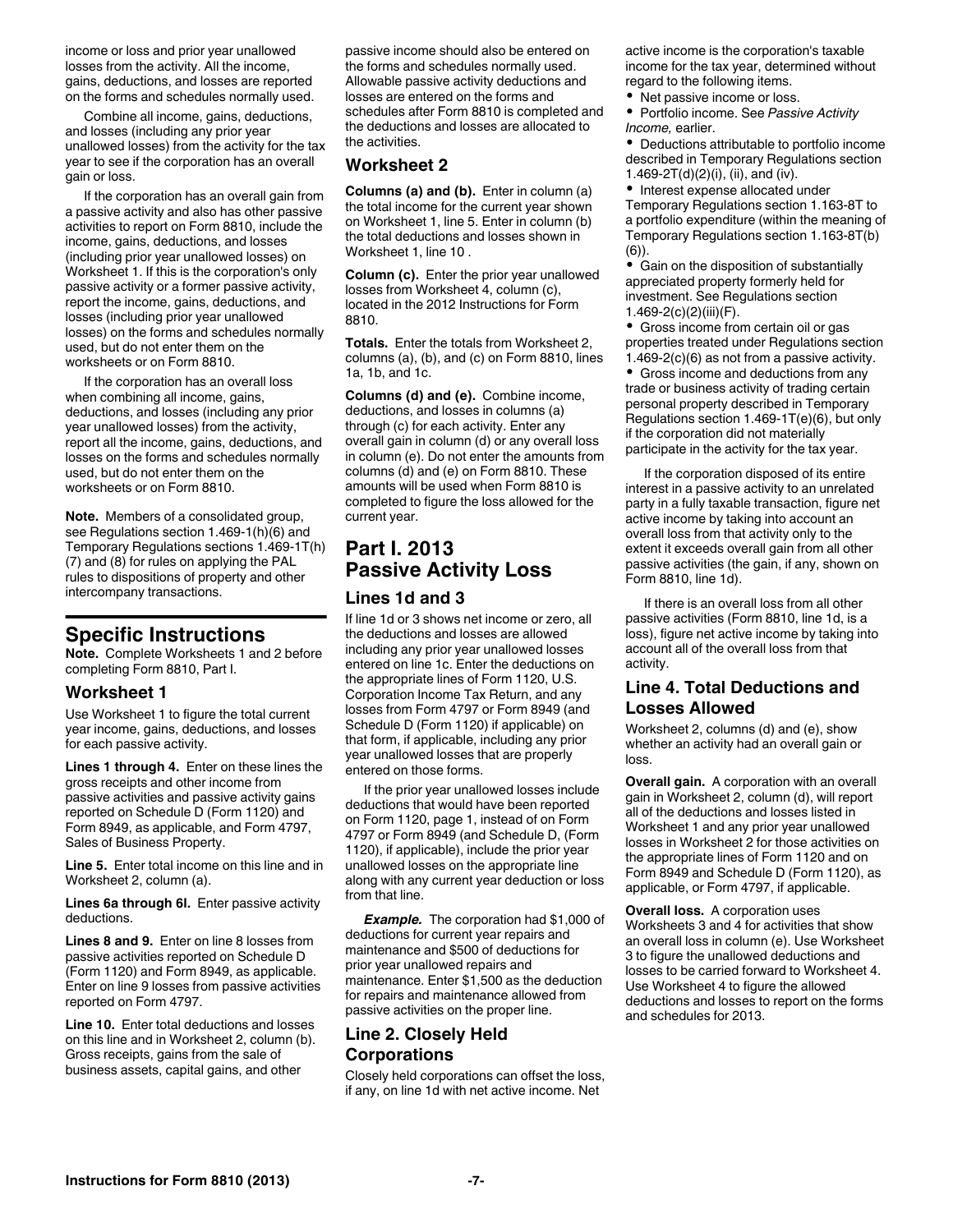| Worksheet 2 for Form 8810, Lines 1a, 1b, and 1c                   |                         |                                        |                                   |                             | Keep for Your Records |
|-------------------------------------------------------------------|-------------------------|----------------------------------------|-----------------------------------|-----------------------------|-----------------------|
|                                                                   | <b>Current Year</b>     |                                        | <b>Prior Year</b>                 | <b>Overall Gain or Loss</b> |                       |
| <b>Name of Activity</b>                                           | (a) Income<br>(Line 1a) | (b) Deductions and<br>Losses (Line 1b) | (c) Unallowed<br>Losses (Line 1c) | (d) Gain                    | (e) Loss              |
|                                                                   |                         |                                        |                                   |                             |                       |
|                                                                   |                         |                                        |                                   |                             |                       |
|                                                                   |                         |                                        |                                   |                             |                       |
|                                                                   |                         |                                        |                                   |                             |                       |
| Totals. Enter on Form 8810,<br>▶<br>lines 1a, 1b, and 1c $\ldots$ |                         |                                        |                                   |                             |                       |
|                                                                   |                         |                                        |                                   |                             |                       |

# **Worksheet 3—Allocation of Unallowed Deductions and Losses** *Keep for Your Records*

If the corporation has activities in Worksheet 2 with an overall loss in column (e), use Worksheet 3 to figure the unallowed deductions and losses for each activity.

If any of the activities in Worksheet 2 had an overall gain in column (d), all of the deductions and losses (including prior year unallowed losses) for that activity are allowed in full. Enter the deductions on the appropriate line of Form 1120 and enter any losses on Form 4797, Form 8949, or Schedule D (Form 1120), as applicable.

**Prior year unallowed losses from 2012.** If there were prior year unallowed losses from 2012, include the prior year unallowed losses on the appropriate line along with any current year deduction or loss for that line. See the example in the instructions for lines 1d and 3 above. Prior year unallowed losses from Form 4797 and Form 8949 should have been kept separate in 2012, and should be identified as "prior year unallowed losses" on Form 4797 and Form 8949.

**Column (a).** Enter the loss from Worksheet 2, column (e).

**Column (b).** Divide each of the individual losses in column (a) by the total of all the losses in column (a) and enter the ratio for each of the activities in column (b). The total of all the ratios should equal 1.00.

**Column (c).** Multiply the unallowed loss from Form 8810, line 3, by each of the ratios in column (b) and enter the results in column (c).

| <b>Name of Activity</b> | (a) Loss From<br>Worksheet 2, Column (e) | (b) Ratio | (c) Unallowed Deductions<br>and Losses |
|-------------------------|------------------------------------------|-----------|----------------------------------------|
|                         |                                          |           |                                        |
|                         |                                          |           |                                        |
|                         |                                          |           |                                        |
|                         |                                          |           |                                        |
|                         |                                          |           |                                        |
|                         |                                          | 1.00      |                                        |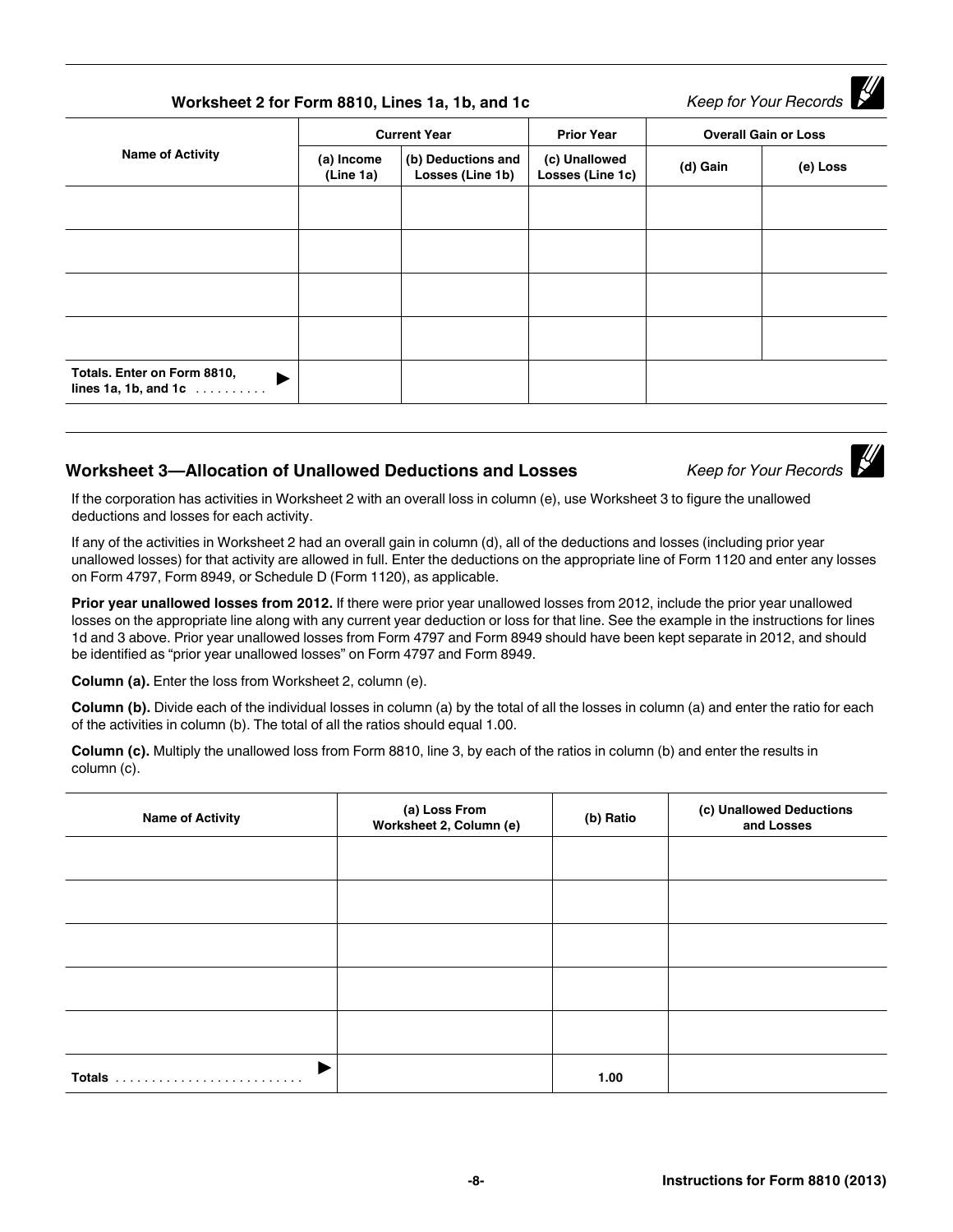| <b>Keep for Your Records</b><br><b>Worksheet 4-Allowed Deductions and Losses</b> |                                                                   |                                     |           |                                                         |                                                       |
|----------------------------------------------------------------------------------|-------------------------------------------------------------------|-------------------------------------|-----------|---------------------------------------------------------|-------------------------------------------------------|
| <b>Name of Activity:</b>                                                         |                                                                   | (a) Deductions and<br><b>Losses</b> | (b) Ratio | (c) Unallowed<br><b>Deductions and</b><br><b>Losses</b> | (d) Allowed<br><b>Deductions and</b><br><b>Losses</b> |
|                                                                                  | 1. Form 1120 deductions:<br>a. Cost of goods sold                 |                                     |           |                                                         |                                                       |
|                                                                                  | <b>b.</b> Compensation of officers                                |                                     |           |                                                         |                                                       |
|                                                                                  | c. Salaries and wages                                             |                                     |           |                                                         |                                                       |
|                                                                                  | d. Repairs and maintenance                                        |                                     |           |                                                         |                                                       |
|                                                                                  | <b>e.</b> Bad debts $\ldots \ldots \ldots \ldots \ldots \ldots$   |                                     |           |                                                         |                                                       |
|                                                                                  |                                                                   |                                     |           |                                                         |                                                       |
|                                                                                  | g. Taxes and licenses                                             |                                     |           |                                                         |                                                       |
|                                                                                  | $h.$ Interest $\ldots \ldots \ldots \ldots \ldots \ldots$         |                                     |           |                                                         |                                                       |
|                                                                                  | i. Depreciation                                                   |                                     |           |                                                         |                                                       |
|                                                                                  | $j.$ Depletion $\ldots \ldots \ldots \ldots \ldots \ldots$        |                                     |           |                                                         |                                                       |
|                                                                                  | <b>k.</b> Advertising $\ldots \ldots \ldots \ldots \ldots \ldots$ |                                     |           |                                                         |                                                       |
|                                                                                  | I. Other deductions                                               |                                     |           |                                                         |                                                       |
|                                                                                  | Total Form 1120 deductions:                                       | ▶                                   | 1.00      |                                                         |                                                       |
|                                                                                  | 2. Schedule D and Form 8949<br>$losses$                           |                                     |           |                                                         |                                                       |
|                                                                                  | 3. Form 4797 losses                                               |                                     |           |                                                         |                                                       |
|                                                                                  | <b>Name of Activity:</b>                                          | (a) Deductions and<br><b>Losses</b> | (b) Ratio | (c) Unallowed<br><b>Deductions and</b><br><b>Losses</b> | (d) Allowed<br><b>Deductions and</b><br>Losses        |
|                                                                                  | 1. Form 1120 deductions:<br>a. Cost of goods sold                 |                                     |           |                                                         |                                                       |
|                                                                                  | <b>b.</b> Compensation of officers                                |                                     |           |                                                         |                                                       |
|                                                                                  | c. Salaries and wages                                             |                                     |           |                                                         |                                                       |
|                                                                                  | d. Repairs and maintenance                                        |                                     |           |                                                         |                                                       |
|                                                                                  |                                                                   |                                     |           |                                                         |                                                       |
|                                                                                  |                                                                   |                                     |           |                                                         |                                                       |
|                                                                                  | g. Taxes and licenses                                             |                                     |           |                                                         |                                                       |
|                                                                                  | $h.$ Interest $\dots\dots\dots\dots\dots\dots\dots\dots\dots$     |                                     |           |                                                         |                                                       |
|                                                                                  | i. Depreciation                                                   |                                     |           |                                                         |                                                       |
|                                                                                  | $j.$ Depletion $\ldots \ldots \ldots \ldots \ldots \ldots$        |                                     |           |                                                         |                                                       |
|                                                                                  | k. Advertising                                                    |                                     |           |                                                         |                                                       |
|                                                                                  | I. Other deductions                                               |                                     |           |                                                         |                                                       |
|                                                                                  | Total Form 1120 deductions                                        |                                     |           |                                                         |                                                       |
|                                                                                  |                                                                   |                                     | 1.00      |                                                         |                                                       |
|                                                                                  | 2. Schedule D and Form 8949<br>$losses$                           |                                     |           |                                                         |                                                       |
|                                                                                  | 3. Form 4797 losses                                               |                                     |           |                                                         |                                                       |
|                                                                                  |                                                                   |                                     |           |                                                         |                                                       |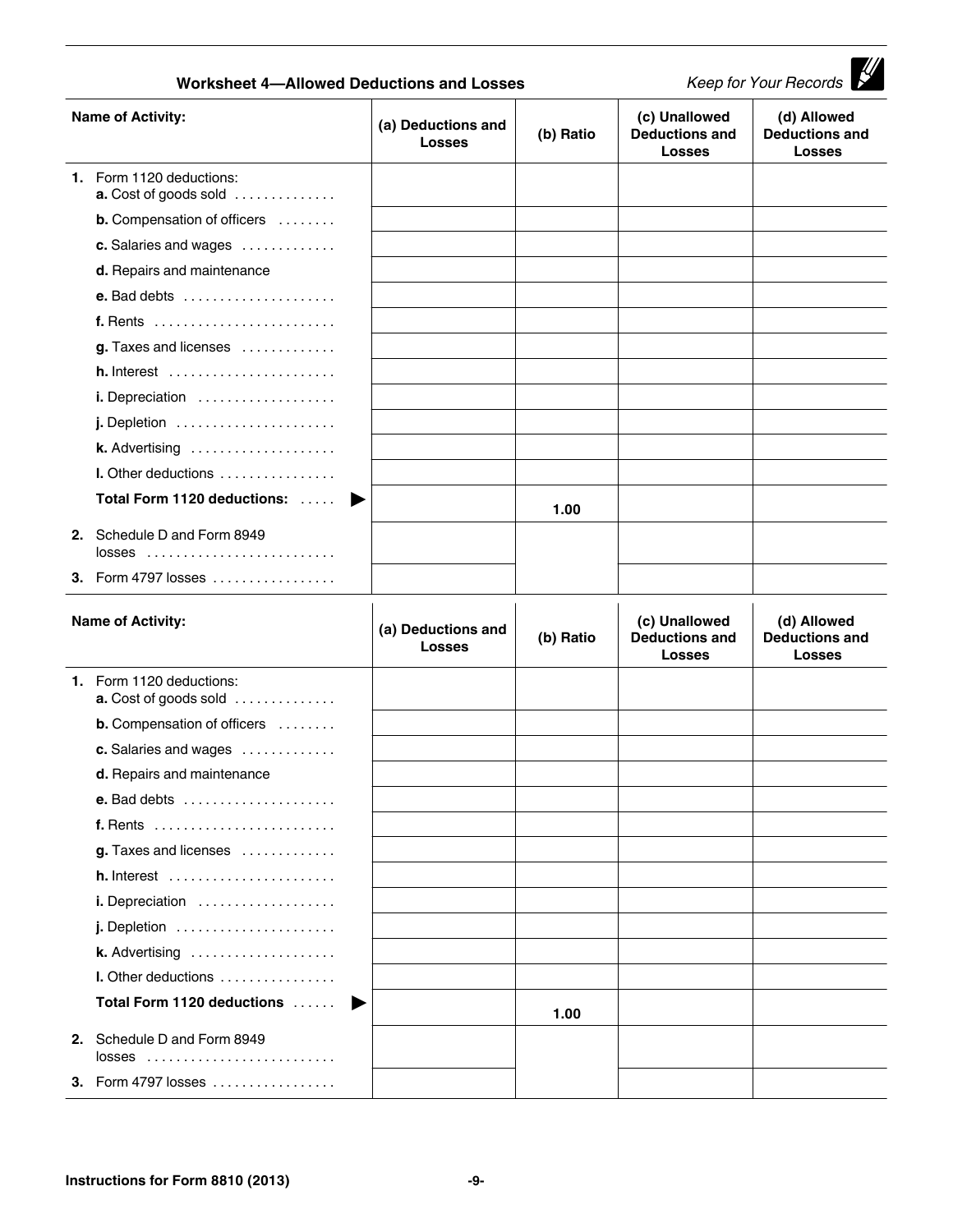# **Worksheet 4**

Use Worksheet 4 to allocate the unallowed deductions and losses for each activity among Form 1120 deductions and any losses to be reported on Form 4797 and Form 8949 (and Schedule D (Form 1120), as applicable).

If the unallowed loss is reported on one form or schedule, skip the following example and complete Worksheet 4.

If the unallowed loss is from losses reported on more than one form or schedule, allocate the unallowed loss from among the net losses as follows.

**Example.** The corporation has one passive activity. The activity has an unallowed loss of \$18,000 in Worksheet 3, column (c), and the following net losses and net gain.

| <b>Form 1120</b> |            |
|------------------|------------|
| Gross receipts   | \$100,000  |
| Deductions       | 120.000    |
| Net loss         | (\$20,000) |

| <b>Form 8949</b> |              | <b>Form 4797</b>   |         |
|------------------|--------------|--------------------|---------|
| Gain             | \$1,000 Gain |                    | \$5,000 |
| Loss             | (2,000) Loss |                    | (2,000) |
| Net loss         |              | (\$1,000) Net gain | \$3,000 |

Add the net losses of \$20,000 and \$1,000, for a total of \$21,000. Divide the net loss reported on each form by the total of the net losses, and multiply the result by the unallowed loss of \$18,000, as shown below.

| Form<br>1120: | \$20,000<br>\$21.000 | $x$ \$18,000 = \$17,143 |
|---------------|----------------------|-------------------------|
| Form 8949:    | \$1,000<br>\$21.000  | $x $18,000 = $857$      |

On Form 4797, report the \$2,000 loss and the \$5,000 gain. On Worksheet 4, enter the \$17,143 of unallowed deductions allocated to Form 1120 in column (c) on the line for total Form 1120 deductions. Enter the \$857 of unallowed Form 8949 losses in column (c) of line 2. Use Worksheet 4 to allocate the \$17,143 to the Form 1120 deductions and show the allowed and unallowed Form 8949 loss.

**Line 1, column (a).** Enter the current year deductions for each Form 1120 expense (Worksheet 1, lines 6a through 6l) plus any prior year unallowed Form 1120 deduction for that activity. For example, if Worksheet 1, line 6i shows current year depreciation for the activity of \$2,200, and the activity had prior year unallowed depreciation of \$1,200, enter \$3,400 on Worksheet 4, line 1i, column (a).

**Line 2, column (a).** Enter any Form 8949 losses (or any Schedule D (Form 1120) losses, as applicable) from Worksheet 1, line 8, plus any prior year unallowed losses from the 2012 Form 8949 for that activity.

**Line 3, column (a).** Enter any Form 4797 losses from Worksheet 1, line 9, plus any

prior year unallowed Form 4797 losses for that activity.

**Line 1, column (b).** Divide each of the individual Form 1120 deductions shown in column (a) by the total of all of the Form 1120 deductions in column (a) and enter the ratio for each of the deductions in column (b). The total of the ratios must equal 1.00.

**Column (c).** Allocate the portion of the loss in Worksheet 3, column (c), among the Form 1120 deductions by multiplying the unallowed loss attributable to the total Form 1120 deductions by each of the ratios in column (b). Enter the portion of the unallowed loss in Worksheet 3, column (c), that is attributable to a Form 8949 (or Schedule D (Form 1120)) or Form 4797 loss in column (c) of this worksheet.

**Column (d).** Subtract column (c) from column (a) and enter the results in this column. Enter the deductions allowed for Form 1120 on the proper lines of Form 1120. Enter the allowed losses on the appropriate forms.

# **Publicly Traded Partnerships (PTPs)**

A PTP is a partnership whose interests are traded on an established securities market or are readily tradable on a secondary market (or its substantial equivalent).

An established securities market includes any national securities exchange and any local exchange registered under the Securities Exchange Act of 1934 or exempted from registration because of the limited volume of transactions. It also includes any over-the-counter market.

A secondary market generally exists where a person stands ready to make a market in the interest. An interest is treated as readily tradable if the interest is regularly quoted by persons, such as brokers or dealers, who are making a market in the interest.

The substantial equivalent of a secondary market exists where there is no identifiable market maker, but holders of interests have a readily available, regular, and ongoing opportunity to sell or exchange interests through a public means of obtaining or providing information on offers to buy, sell, or exchange interests. Similarly, the substantial equivalent of a secondary market exists where prospective buyers and sellers have the opportunity to buy, sell, or exchange interests in a timeframe and with the regularity and continuity that the existence of a market maker would provide.

### **Special Instructions for PTPs**

Section 469(k) provides that the PAL limitations must be applied separately to items from each PTP.

Losses from passive activities the corporation holds through a PTP generally can be used only to offset income or gain from passive activities of the same PTP. Any unallowed loss from a PTP passive activity is carried forward and allowed in a tax year when the corporation has passive income from the same PTP or when the corporation disposes of its entire interest in that PTP.

Income from passive activities the corporation holds through a PTP cannot be used to offset losses from passive activities the corporation holds through another PTP or losses from any other passive activities.

**PAL rules for partners in PTPs.** Do not include any income, gains, deductions, or losses from PTP passive activities on Form 8810. Instead, use the following rules to figure and report income, gains, deductions, and losses from passive activities held through each PTP that the corporation owned an interest in during the tax year.

**1.** Combine any current year income, gains, deductions, and losses, and prior year unallowed losses to see if there is an overall gain or loss. Include only the same types of income and losses that would be included in figuring net income or loss from a non-PTP passive activity (see *Passive Activity Income and Deductions,* earlier).

**2.** If there is an overall gain, the net gain portion (total income in excess of total deductions and losses) is nonpassive income. Report the income, deductions, and losses on the forms and schedules normally used.

**3.** If there is an overall loss (other than in a year in which the corporation disposed of its entire interest in the PTP), the deductions and losses are allowed to the extent of the income, and the excess deductions and losses are carried forward for use in a future year when there is income to offset them. Report the income and the loss allowed to the extent of income on the form or schedule normally used.

## **Part II. 2013 Passive Activity Credits**

Use Form 8810, Part II, to figure the amount of credits allowed from passive activities for the current year and the amount that is unallowed and carried forward.

## **Worksheet 5**

Complete Worksheet 5 before completing Part II. Use Worksheet 5 to figure the amounts to enter on Form 8810, lines 5a and 5b.

**Column (a).** Convert any current year qualified expenditures into credits and complete Form 3800, General Business Credit, before beginning Worksheet 5. See *Cooperatives* next for special instructions for certain cooperatives.

Enter the credits from Form 3800, lines 2, 23, and 32, in Worksheet 5, column (a) . Enter "Form 3800, line" followed by the appropriate line number (2, 23, or 32) in the "From Form" column. Separate the credits by activity and by type before making entries in the worksheet. For example, a corporation has a distilled spirits credit from each of two passive activities. Enter each distilled spirits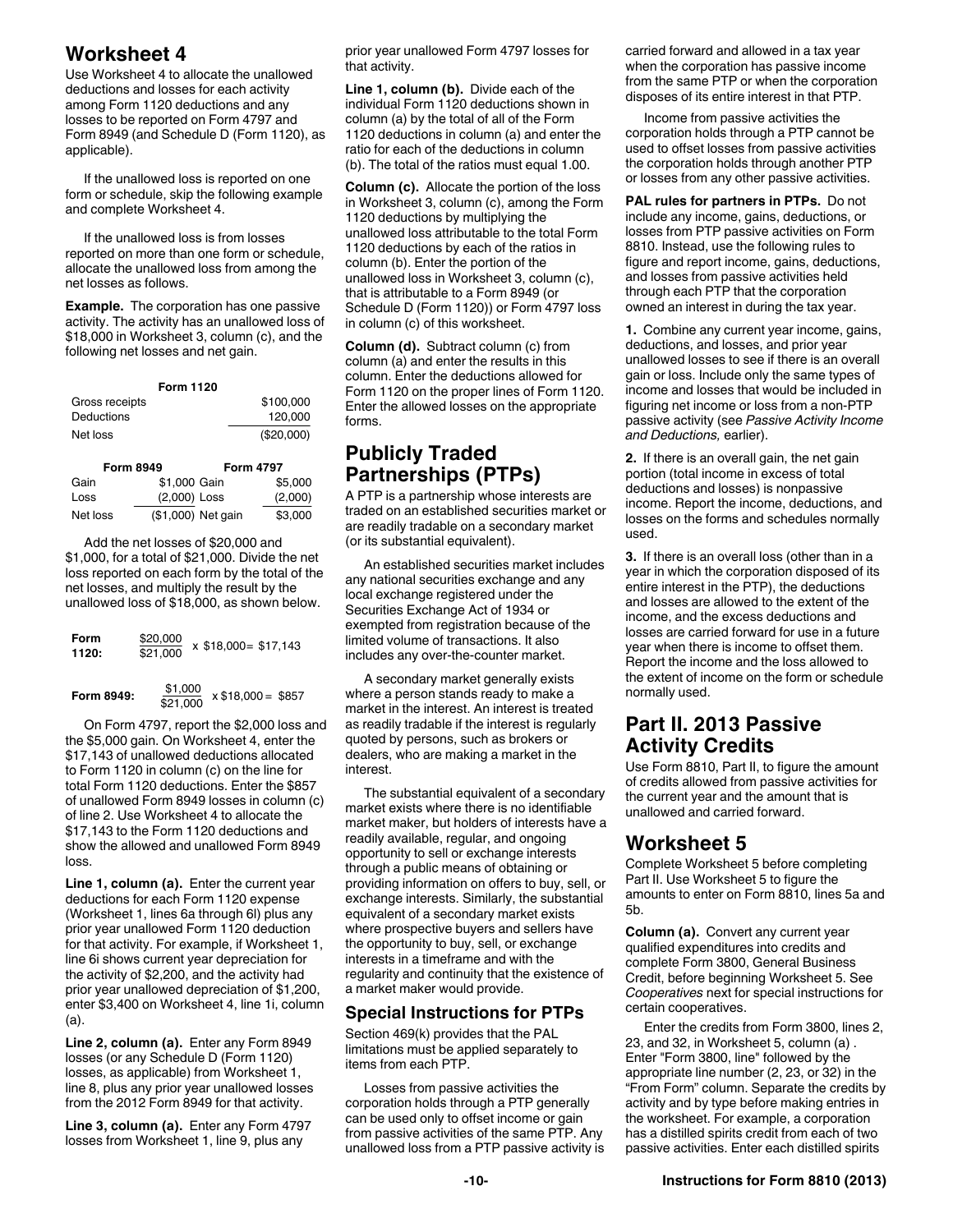# **Worksheet 5—For Form 8810, Lines 5a and 5b** *Keep for Your Records*

| <b>Name of Activity</b> | <b>From Form</b> | (a) Current Year<br>Credits (Line 5a) | (b) Prior Year<br><b>Unallowed Credits</b><br>(Line 5b) | (c) Total Credits<br>(Add Columns (a)<br>and $(b)$ ) |
|-------------------------|------------------|---------------------------------------|---------------------------------------------------------|------------------------------------------------------|
|                         |                  |                                       |                                                         |                                                      |
|                         |                  |                                       |                                                         |                                                      |
|                         |                  |                                       |                                                         |                                                      |
|                         |                  |                                       |                                                         |                                                      |
|                         |                  |                                       |                                                         |                                                      |
|                         |                  |                                       |                                                         |                                                      |
|                         |                  |                                       |                                                         |                                                      |

credit on separate lines in Worksheet 5, column (a). A corporation has a distilled spirits credit and a disabled access credit from the same passive activity. Enter the distilled spirits credit and the disabled access credit on separate lines in Worksheet 5, column (a).

**Cooperatives.** A closely held cooperative that is allocating part or all of a general business credit to patrons will need to enter the credits being allocated on Worksheet 5 so that the passive activity rules can be applied before any part of the credit is allocated to patrons. For this purpose, Form 3800 should be completed using only credits that will not be allocated to patrons. Credits that are being allocated to patrons should be picked up from the separate credit forms.

**Column (b).** In figuring this year's passive activity credit, the corporation must take into account any credits from passive activities disallowed for prior years and carried forward to this year adjusted, if required, for items such as recaptured credits (see Regulations section 1.469-3(f)). Enter in Worksheet 5, column (b), the prior year unallowed credits from Worksheet 6, column (c), located in the 2012 Instructions for Form 8810 (adjusted if required).

For rules about prior year unallowed credits from former passive activities, see section 469(f).

#### **Line 7**

If any of the following apply, enter -0- on line 7 and do not complete Part I or Part II of the *Computation for Line 7* below.

The corporation is a personal service corporation with a loss or zero on Form 8810, line 1d.

• The corporation is a personal service corporation with net passive income on Form 8810, line 1d, and the corporation has an overall loss from the entire disposition of a

passive activity that is equal to or greater than the net income on line 1d.

• The corporation is a closely held corporation with a loss or zero on Form 8810, line 1d, and that amount is equal to or greater than the net active income on Form 8810, line 2.

• The corporation is a closely held corporation with net income on Form 8810, line 3, and the corporation has an overall loss from an entire disposition that is equal to or greater than the net income on line 3.

### **Computation for Line 7**

#### **Part I. Tax Attributable to Net Passive Income**

- **A.** Income tax before credits from Form 1120 (Schedule J, line 2) . . . . . .
- **B.** Taxable income from Form
- 1120  $\ldots$ ...... **C.** Net passive income. See
- instructions for line C . . . **D.** Subtract line C from line B. If zero or less, enter -0- here and on line  $\mathsf{E}^{\top}$  . . . . . . . . . .
- **E.** Tax attributable to line D. Figure the tax on the line D amount as if it were the corporation's only taxable income ................
- **F. Tax attributable to net passive income.** Subtract line E from line A. Closely held corporations that do not have net active income and personal service corporations enter the amount here and on Form 8810, line 7 ...

#### **Part II. Tax Attributable to Net Active Income**

|    | <b>G.</b> Enter amount from line F if Part Lis   |  |
|----|--------------------------------------------------|--|
|    | completed. Otherwise, enter income               |  |
|    | tax before credits from Form 1120                |  |
|    | (Schedule J, line 2) $\ldots$                    |  |
|    | H. Taxable income from Form                      |  |
|    | 1120                                             |  |
|    | <b>I.</b> Net active income $\ldots$             |  |
|    | J. Net passive income or loss.                   |  |
|    | See instructions for line                        |  |
|    | J                                                |  |
|    | K. Combine lines I and J. If less                |  |
|    | than zero, enter as a negative                   |  |
|    | $amount \dots \dots \dots \dots$                 |  |
|    | L. Subtract line K from line H. If               |  |
|    | zero or less, enter -0- here and                 |  |
|    | on line $M$ , $\ldots$ , $\ldots$ , $\ldots$     |  |
|    | M. Tax attributable to line L. Figure the        |  |
|    | tax on the line L amount as if it were           |  |
|    | the corporation's only taxable                   |  |
|    | income                                           |  |
|    | N. Subtract line M from line G. If zero or       |  |
|    | less, enter -0- here and on line                 |  |
|    | P<br>and a straight and a straight<br>.          |  |
| О. | Enter the corporation's nonpassive               |  |
|    | credits without regard to the tax                |  |
|    | liability limitations                            |  |
|    | <b>P.</b> Tax attributable to net active income. |  |
|    | Subtract line O from line N                      |  |
| Q. | Tax attributable to net passive                  |  |
|    | income and net active income. Add                |  |
|    | lines F and P. Enter the result here             |  |

**Computation for Line 7, Part I.** This part is used by personal service corporations and closely held corporations with net passive income.

and on Form 8810, line 7 . . . . . .

**Computation for Line 7, Part II.** This part is used by closely held corporations that have net active income. See the instructions for line 2, earlier, for the definition of net active income. If the corporation has both net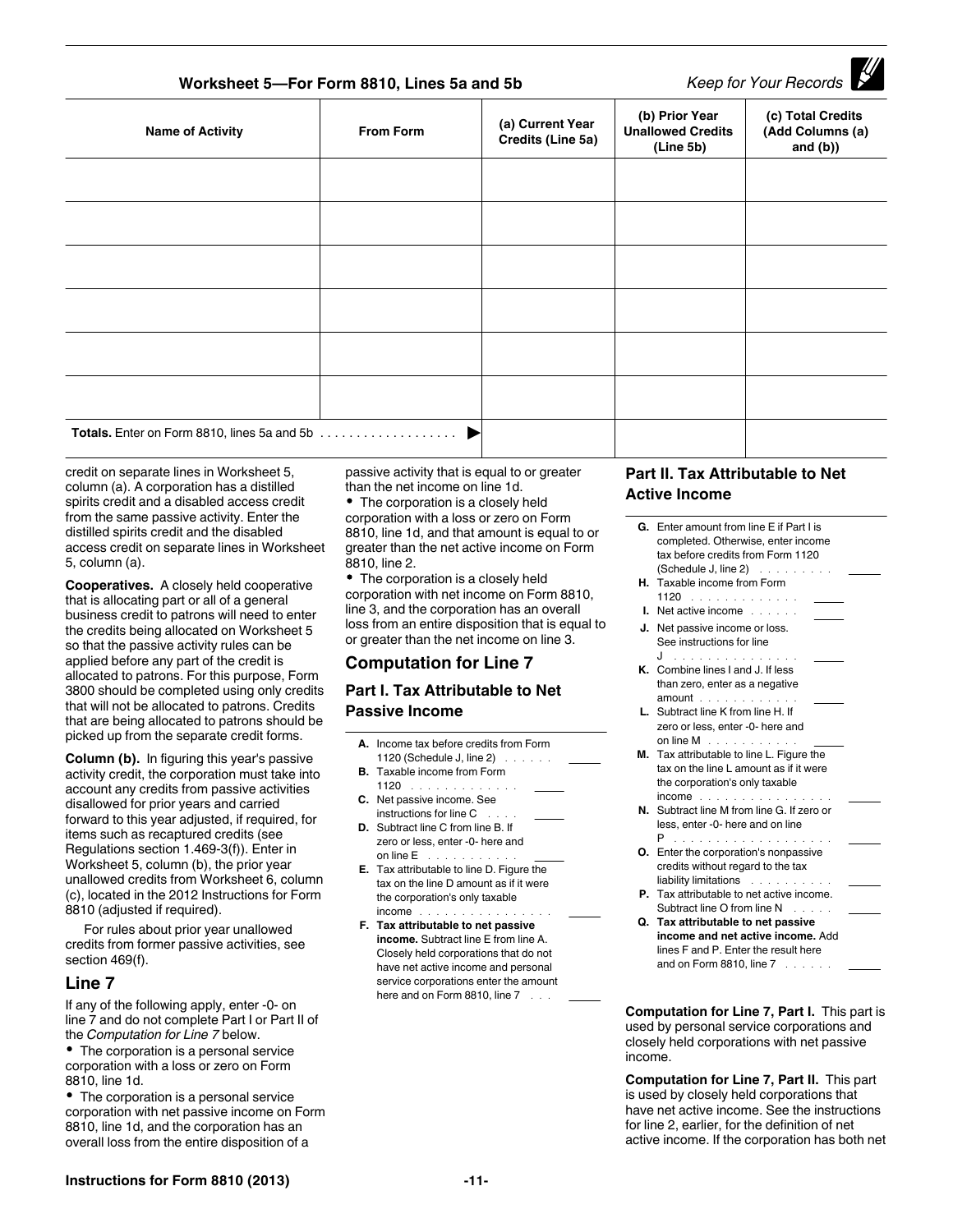# **Worksheet 6—Allowed and Unallowed Credits** *Keep for Your Records*

Use Worksheet 6 to allocate the allowed and unallowed credits for each activity.

**Column (a).** Enter the total credits from Worksheet 5, column (c).

**Column (b).** Divide each of the credits in column (a) by the total of all credits in column (a). The total of the ratios should equal 1.00.

**Column (c).** Multiply Form 8810, line 8, by the ratios in column (b) and enter the results in column (c). These are the unallowed credits for 2013. Keep a record of these amounts, so the credits can be carried to the next year.

**Column (d).** Subtract column (c) from column (a). These are the allowed credits for 2013. The amounts in this column are generally reported on Form 3800. See *Reporting Allowed Credits on Tax Return,* below.

| <b>Name of Activity</b> | Form To Be<br><b>Reported On</b> | (a) Credits | (b) Ratio | (c) Unallowed<br><b>Credits</b> | (d) Allowed Credits |
|-------------------------|----------------------------------|-------------|-----------|---------------------------------|---------------------|
|                         |                                  |             |           |                                 |                     |
|                         |                                  |             |           |                                 |                     |
|                         |                                  |             |           |                                 |                     |
|                         |                                  |             |           |                                 |                     |
|                         |                                  |             |           |                                 |                     |
|                         |                                  |             | 1.00      |                                 |                     |

passive income and net active income, complete Part I and Part II and enter the amount from line Q on Form 8810, line 7.

**Note.** When using taxable income in the computation for line 7, it is not necessary to refigure items based on taxable income, such as the contributions deduction, dividends-received deduction, and the net operating loss deduction.

Use the applicable tax rates in section 11 when figuring the tax attributable amounts. Also, see how to figure tax in the instructions for the tax return filed.

**Line C.** Enter the net income, if any, from Form 8810, line 1d. If the corporation has an overall loss from the entire disposition of a passive activity, the amount to enter on line C is the net income from line 1d reduced by the overall loss, but not below zero. If the result is zero, skip the rest of the Part I computation.

**Line J.** If the corporation has net passive income, enter the amount from line C on this line. If the corporation has a net loss from Form 8810, line 1d, enter that amount on line J as a negative amount.

#### **Line 9**

If the corporation has one type of credit, the amount on line 9 is the credit allowed for the year. See *Reporting Allowed Credits on Tax Return* below.

If the corporation has more than one type of credit or has credits from more than one activity, use Worksheet 6 to figure how much of the credit on line 9 is allowed for each

activity. Keep a record of the unallowed credit and the activity to which it belongs to figure the credit allowed next year.

#### **Reporting Allowed Credits on Tax Return**

**Form 3800.** Include on the applicable line (3, 24, or 33) of Form 3800 each passive activity general business credit allowed from Worksheet 6, column (d).

**Cooperatives.** A closely held cooperative that is allocating part or all of a general business credit to patrons will show any allocation of the credit allowed from Worksheet 6, column (d), on the applicable lines of the separate credit forms.

### **Credits From PTPs**

A credit from a passive activity held through a PTP is allowed to the extent of the tax attributable to net passive income from that PTP. See *Publicly Traded Partnerships (PTPs),* earlier, for the definition of a PTP.

Do not enter credits from PTPs on Form 8810 or the worksheets. Instead, use the following steps to figure the allowed and unallowed credits from passive activities held through PTPs.

1. Figure the tax attributable to net passive income for each PTP with current year passive activity credits or prior year unallowed credits.

2. Use the smaller of the tax attributable to net income from passive activities of the PTP or the credit (including prior year unallowed credits) from passive activities of

the PTP as the amount allowed. Report the allowed credits on the form normally used and keep a record of the unallowed credits to be carried to the next year.

# **Part III. Election To Increase Basis of Credit Property**

#### **Line 10**

Check the box on this line if the corporation elects to increase the basis of credit property it used in a passive activity or former passive activity by the unallowed credit that reduced the property's basis.

The election is available for a fully taxable disposition of an entire interest in an activity for which a basis adjustment was made as a result of placing in service property for which a credit was taken. The corporation can elect to increase the basis of the credit property immediately before the disposition (by an amount no greater than the amount of the original basis reduction) to the extent that the credit has not previously been allowed because of the passive credit limitations. The amount of the unallowed credit that can then be applied against tax is reduced by the amount of the basis adjustment.

No basis adjustment can be elected on a partial disposition of the corporation's interest in a passive activity or if the disposition is not fully taxable. The amount of any unallowed credit, however, may remain available to offset the tax attributable to net passive and net active income.